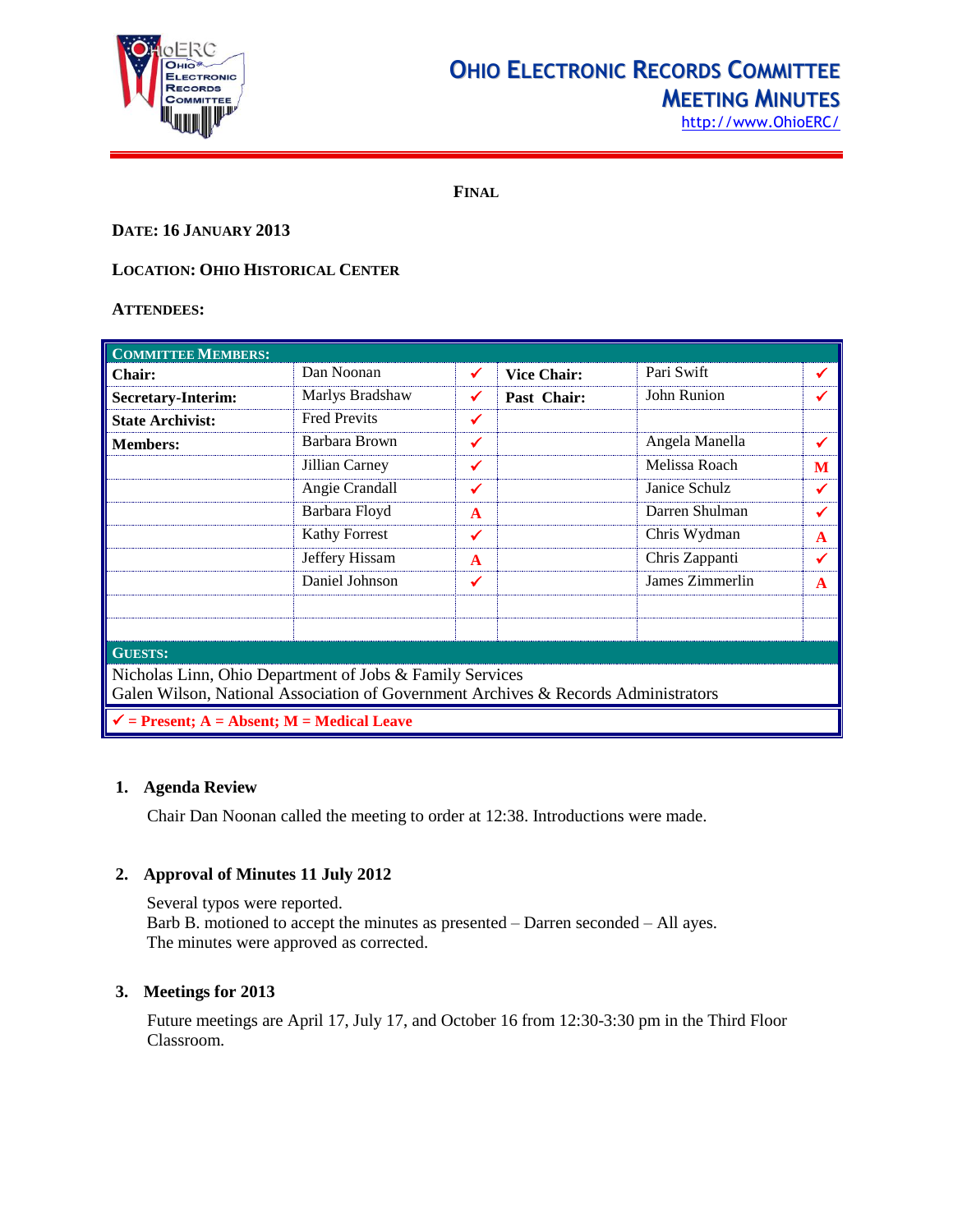

#### **4. Membership Committee Report**

Janice has returned as a member. James is leaving to work at a private company.

Barb F. is resigning. Dan. N. suggested a certificate of appreciation for her years of service on the committee.

Darren is trying to get a new member to join from DAS.

#### **5. Elections for Vice Chair & Secretary**

Darren was nominated for Vice Chair, and Marlys was nominated for Secretary. There were no other nominations. Dan. N. motioned for approval by acclamation – Janice seconded – All ayes.

#### **6. State Archives Update**

- OHS and its partners are hosting the annual Statehood Day advocacy event is at the Ohio Statehouse Atrium, on February 27, beginning at 9:30 a.m. Register at: [http://www.ohiohistory.org/about-us/advocacy/statehood-day.](http://www.ohiohistory.org/about-us/advocacy/statehood-day)
- 2013 OHRAB Regrant funding is now available. Apply at: [http://ohsweb.ohiohistory.org/ohrab/index.php?title=Re-grants\\_SNAP\\_Grant\\_Committee.](http://ohsweb.ohiohistory.org/ohrab/index.php?title=Re-grants_SNAP_Grant_Committee) Applications are due February 28, 2013.

#### **7. Recap/Review of Social Media Workshop**

60-65 people attended each session. The Survey Monkey results showed that most people rated the workshop as Excellent or Very Good. Attendee comments have been noted, and some suggestions will be used to improve the next workshop in Centerville.

#### **8. Discussion of NAGARA E-Records Forum**

Galen Wilson (via speakerphone) spoke of NAGARA's plan to sponsor regional and local one day conferences. He described a successful one already held for 200 attendees in Seattle in October 2012. He suggested partnering with OhioERC for an E-Records Forum. OhioERC would put the program together, contact speakers, and do promotions. This would be a fundraiser for NAGARA and they would help promote the conference, and handle registration, business arrangements with the venue, and logistics. Galen suggested a \$129 fee for attendees and said that people take conferences more seriously when they are not free. Darren wondered if we might use a SNAP grant for this or for something else? This would give us more exposure and connection with other organizations. It was suggested for October. Janice commented that we would not have time to both this and another workshop in October. John, Barb B., Darren, Pari, Kathy, Angela M., Janice, and Dan J. volunteered to work on this project. Date and venue will be the first decisions to make.

#### **9. Planning 2013**

Pari asked for volunteers for a new Membership Committee. Darren will lead. Other members are John, Barb B. Kathy, and Jillian.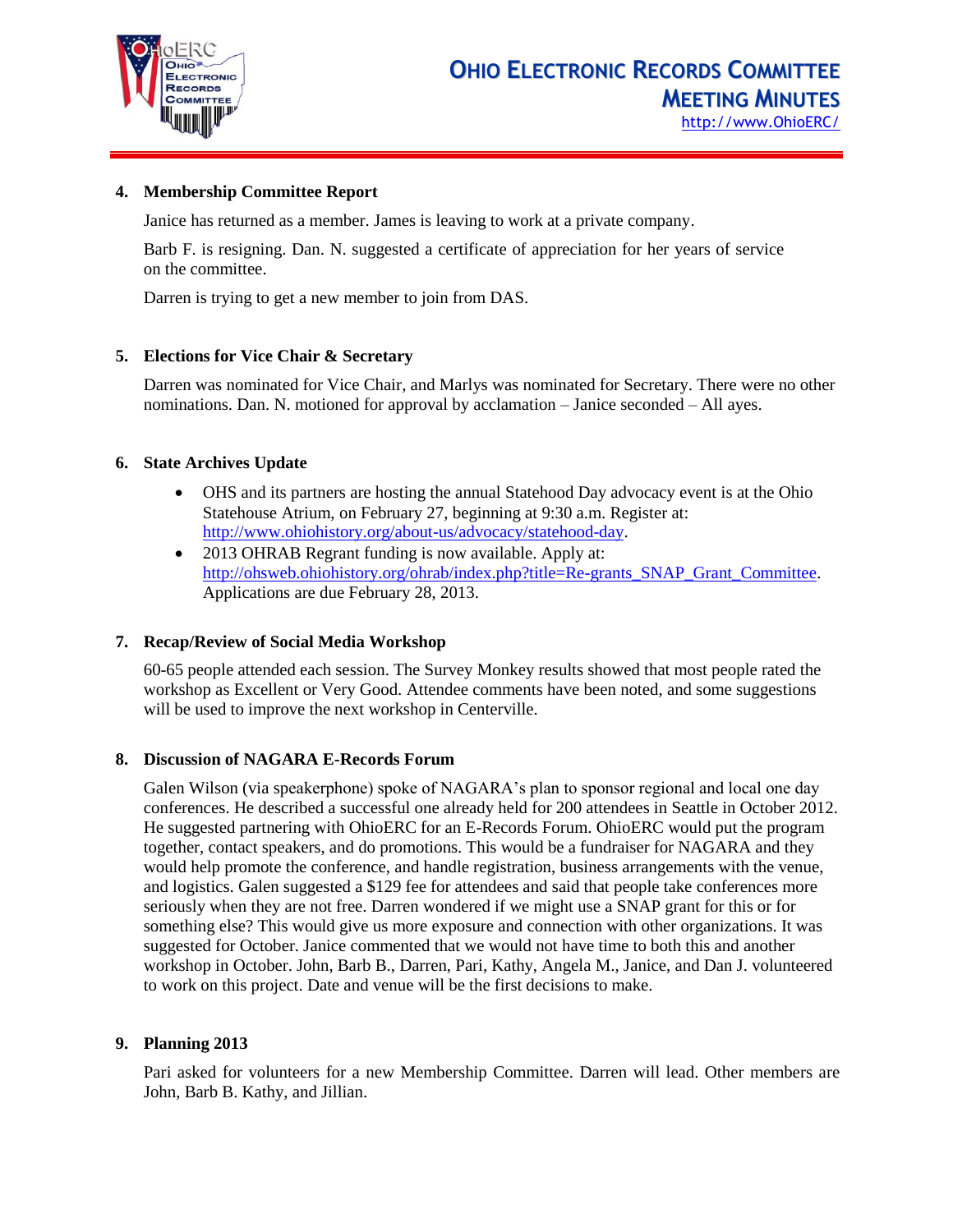

## *9.1 Review of Action Items:*

- Cloud Computing draft tip sheet needs an edit, then Angie C. will send out.
- ERM draft progress made. Reviewed current document and made suggestions. Will integrate for April meeting.
- ERM tip sheets finalized and on wiki.
- "Transfer to Archives" section of ERM Fred will send suggestions to Janice.
- Matrix of current subcommittees and members serving pending.
- $\bullet$  Check weblinks pending.
- Web Content Guideline Darren agreed to lead subcommittee. Dan N. dropped out. Subcommittee members will read, comment, and send to Darren.
- Hybrid Microfilm tip sheet- for next meeting.
- E-mail Management tip sheet based on old guideline. Multiple comments. It became obvious that old guideline needs overhaul. Darren asked Chris Z. for a case study on what he is doing. Dan. N., Chris Z., and Angie C. will look at guidelines. Marlys will take suggestions and Dan N.'s PowerPoint slide to make a new visual, simplified tip sheet.

#### **10. Other new business from the floor**

2013:

- Overhaul of E-mail Management Guideline.
- Overhaul of Web Content Guideline.
- Program with NAGARA General thoughts on direction Potential venues, John will check out the Hall of Fame. Look at Seattle and Austin setup Dan N. suggested \$99 morning, \$99 afternoon, and \$159 all day pricing
- Pari is waiting to revise the General Schedules until after the federal government is done with revisions to their schedules.
- Cloud computing and ERM are pending.

Dan N. motioned to adjourn, Darren and John seconded. All ayes. The meeting was adjourned at 3:20 p.m.